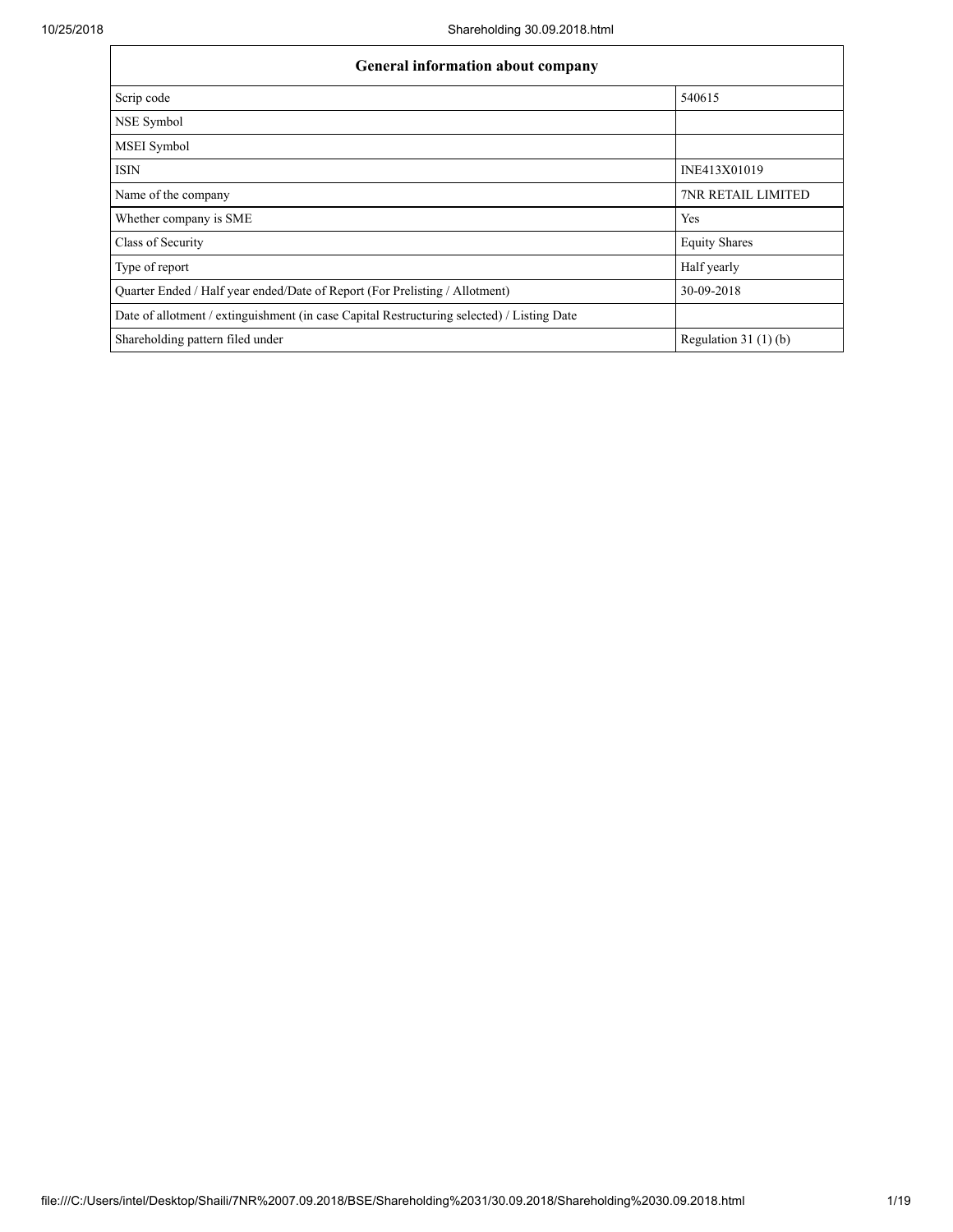|                | <b>Declaration</b>                                                                        |                |                                |                       |                             |  |  |  |  |  |
|----------------|-------------------------------------------------------------------------------------------|----------------|--------------------------------|-----------------------|-----------------------------|--|--|--|--|--|
| Sr.<br>No.     | Particular                                                                                | Yes/No         | Promoter and<br>Promoter Group | Public<br>shareholder | Non Promoter-<br>Non Public |  |  |  |  |  |
| $\mathbf{1}$   | Whether the Listed Entity has issued any partly paid up shares?                           | No             | N <sub>0</sub>                 | No.                   | N <sub>0</sub>              |  |  |  |  |  |
| $\overline{2}$ | Whether the Listed Entity has issued any Convertible Securities<br>9                      | N <sub>0</sub> | N <sub>0</sub>                 | No                    | N <sub>0</sub>              |  |  |  |  |  |
| $\overline{3}$ | Whether the Listed Entity has issued any Warrants?                                        | No.            | N <sub>0</sub>                 | N <sub>0</sub>        | N <sub>0</sub>              |  |  |  |  |  |
| $\overline{4}$ | Whether the Listed Entity has any shares against which<br>depository receipts are issued? |                | N <sub>0</sub>                 | No.                   | N <sub>0</sub>              |  |  |  |  |  |
| $\overline{5}$ | Whether the Listed Entity has any shares in locked-in?                                    | <b>Yes</b>     | Yes                            | N <sub>0</sub>        | N <sub>0</sub>              |  |  |  |  |  |
| 6              | Whether any shares held by promoters are pledge or otherwise<br>encumbered?               | No.            | N <sub>0</sub>                 |                       |                             |  |  |  |  |  |
| 7              | Whether company has equity shares with differential voting<br>rights?                     | No             | N <sub>0</sub>                 | No                    | N <sub>0</sub>              |  |  |  |  |  |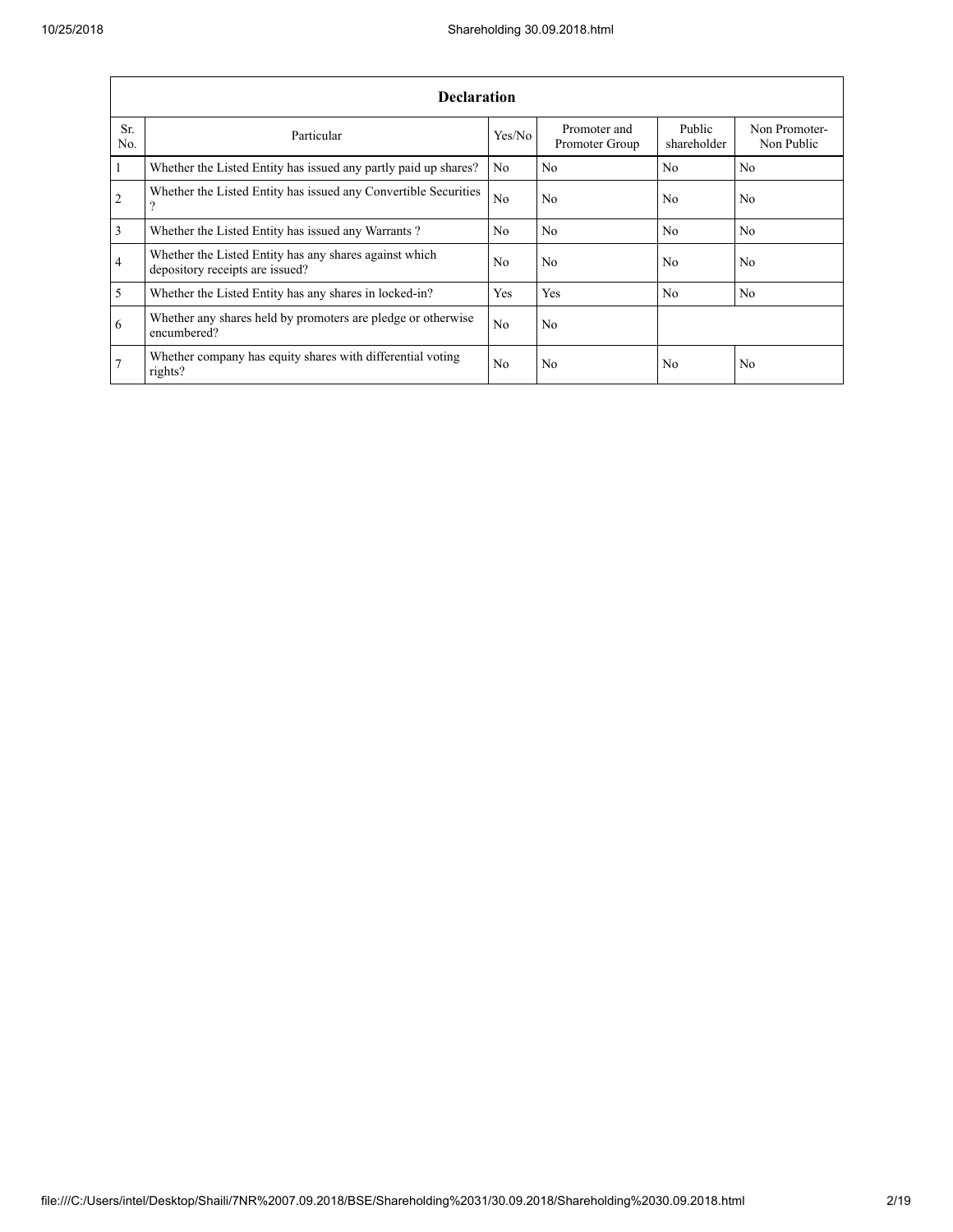|                 | Category                                | Nos. Of      | No. of<br>fully paid | No. Of<br>Partly<br>paid-up | No. Of<br>shares<br>underlying<br>Depository | Total nos.<br>shares     | Shareholding as a<br>% of total no. of | Number of Voting Rights held in each<br>class of securities (IX) |               |          |                     |
|-----------------|-----------------------------------------|--------------|----------------------|-----------------------------|----------------------------------------------|--------------------------|----------------------------------------|------------------------------------------------------------------|---------------|----------|---------------------|
| Category<br>(1) | of<br>shareholder                       | shareholders | up equity            | equity                      |                                              | held (VII)<br>$= (IV) +$ | shares (calculated<br>as per SCRR,     | No of Voting (XIV) Rights                                        |               |          | Total as a          |
|                 | (II)                                    | (III)        | shares<br>held (IV)  |                             | shares<br>Receipts<br>held<br>(VI)<br>(V)    |                          | 1957) (VIII) As a<br>% of $(A+B+C2)$   | Class eg:<br>X                                                   | Class<br>eg:y | Total    | $%$ of<br>$(A+B+C)$ |
| (A)             | Promoter<br>&<br>Promoter<br>Group      | 8            | 6064050              |                             |                                              | 6064050                  | 57.89                                  | 6064050                                                          |               | 6064050  | 57.89               |
| (B)             | Public                                  | 70           | 4410450              |                             |                                              | 4410450                  | 42.11                                  | 4410450                                                          |               | 4410450  | 42.11               |
| (C)             | Non<br>Promoter-<br>Non Public          |              |                      |                             |                                              |                          |                                        |                                                                  |               |          |                     |
| (C1)            | <b>Shares</b><br>underlying<br>DRs      |              |                      |                             |                                              |                          |                                        |                                                                  |               |          |                     |
| (C2)            | Shares held<br>by<br>Employee<br>Trusts |              |                      |                             |                                              |                          |                                        |                                                                  |               |          |                     |
|                 | Total                                   | 78           | 10474500             |                             |                                              | 10474500                 | 100                                    | 10474500                                                         |               | 10474500 | 100                 |

## Table I - Summary Statement holding of specified securities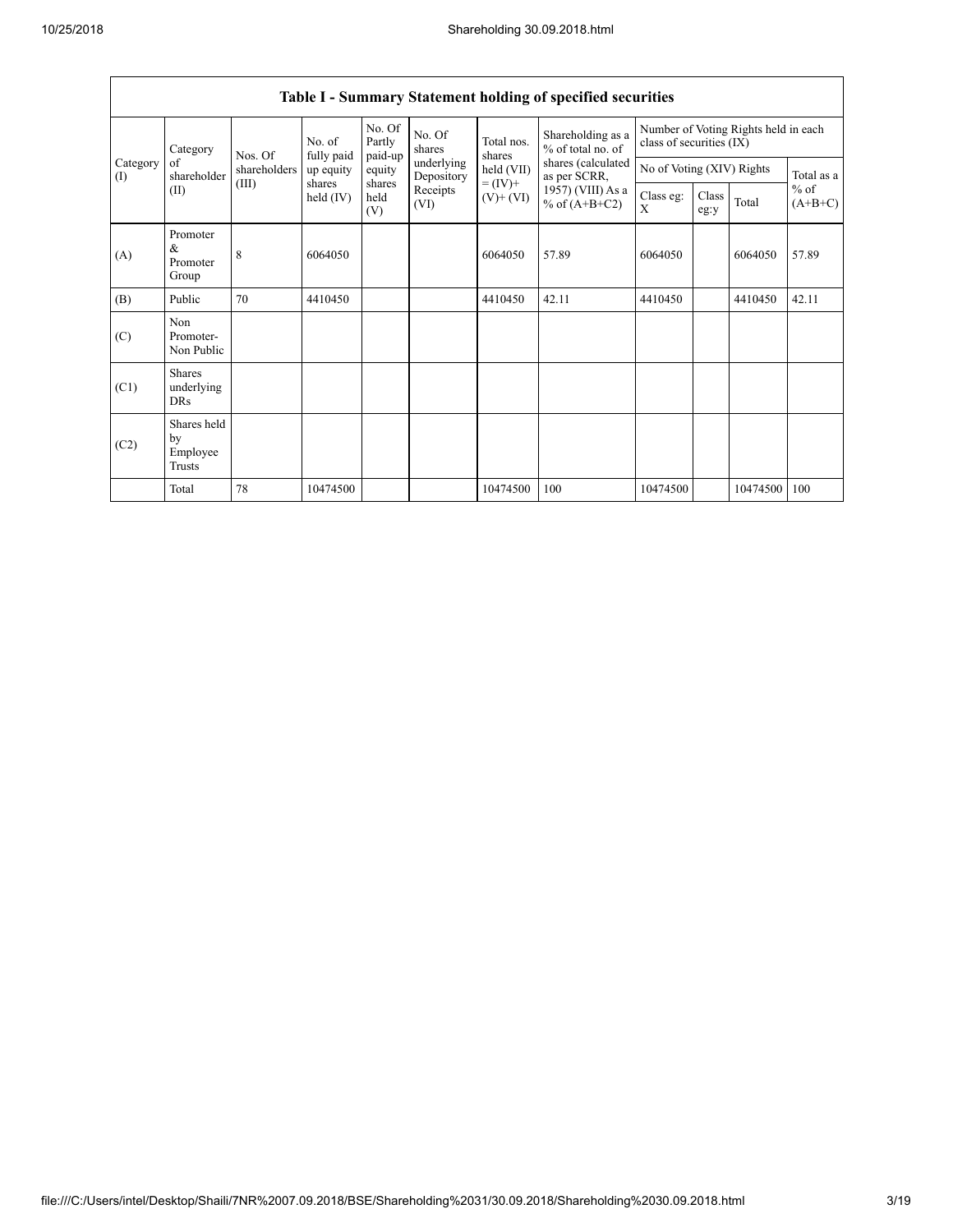|                               |                                                |                                                                                       |                                |                                                           | Table I - Summary Statement holding of specified securities                                                |                                        |                                                  |                                                                               |                                                         |                                           |
|-------------------------------|------------------------------------------------|---------------------------------------------------------------------------------------|--------------------------------|-----------------------------------------------------------|------------------------------------------------------------------------------------------------------------|----------------------------------------|--------------------------------------------------|-------------------------------------------------------------------------------|---------------------------------------------------------|-------------------------------------------|
| Category<br>of<br>(1)<br>(II) | Category                                       | No. Of<br><b>Shares</b><br>Underlying                                                 | No. of<br>Shares<br>Underlying | No. Of Shares<br>Underlying<br>Outstanding<br>convertible | Shareholding, as a<br>% assuming full<br>conversion of<br>convertible<br>securities (as a<br>percentage of | Number of<br>Locked in shares<br>(XII) |                                                  | Number of<br><b>Shares</b><br>pledged or<br>otherwise<br>encumbered<br>(XIII) |                                                         | Number of<br>equity shares                |
|                               | shareholder                                    | Outstanding<br>Outstanding<br>convertible<br>Warrants<br>securities<br>$(X_i)$<br>(X) |                                | securities and<br>No. Of<br>Warrants (Xi)<br>(a)          | diluted share<br>capital) (XI)=<br>$(VII)+(X)$ As a % of<br>$(A+B+C2)$                                     | No. (a)                                | As a<br>$%$ of<br>total<br>Shares<br>held<br>(b) | N <sub>0</sub><br>(a)                                                         | As a<br>$%$ of<br>total<br><b>Shares</b><br>held<br>(b) | held in<br>dematerialized<br>form $(XIV)$ |
| (A)                           | Promoter<br>&<br>Promoter<br>Group             |                                                                                       |                                |                                                           | 57.89                                                                                                      | 2115900                                | 34.89                                            |                                                                               |                                                         | 6064050                                   |
| (B)                           | Public                                         |                                                                                       |                                |                                                           | 42.11                                                                                                      |                                        |                                                  |                                                                               |                                                         | 4410450                                   |
| (C)                           | Non<br>Promoter-<br>Non Public                 |                                                                                       |                                |                                                           |                                                                                                            |                                        |                                                  |                                                                               |                                                         |                                           |
| (C1)                          | <b>Shares</b><br>underlying<br><b>DRs</b>      |                                                                                       |                                |                                                           |                                                                                                            |                                        |                                                  |                                                                               |                                                         |                                           |
| (C2)                          | Shares held<br>by<br>Employee<br><b>Trusts</b> |                                                                                       |                                |                                                           |                                                                                                            |                                        |                                                  |                                                                               |                                                         |                                           |
|                               | Total                                          |                                                                                       |                                |                                                           | 100                                                                                                        | 2115900 20.2                           |                                                  |                                                                               |                                                         | 10474500                                  |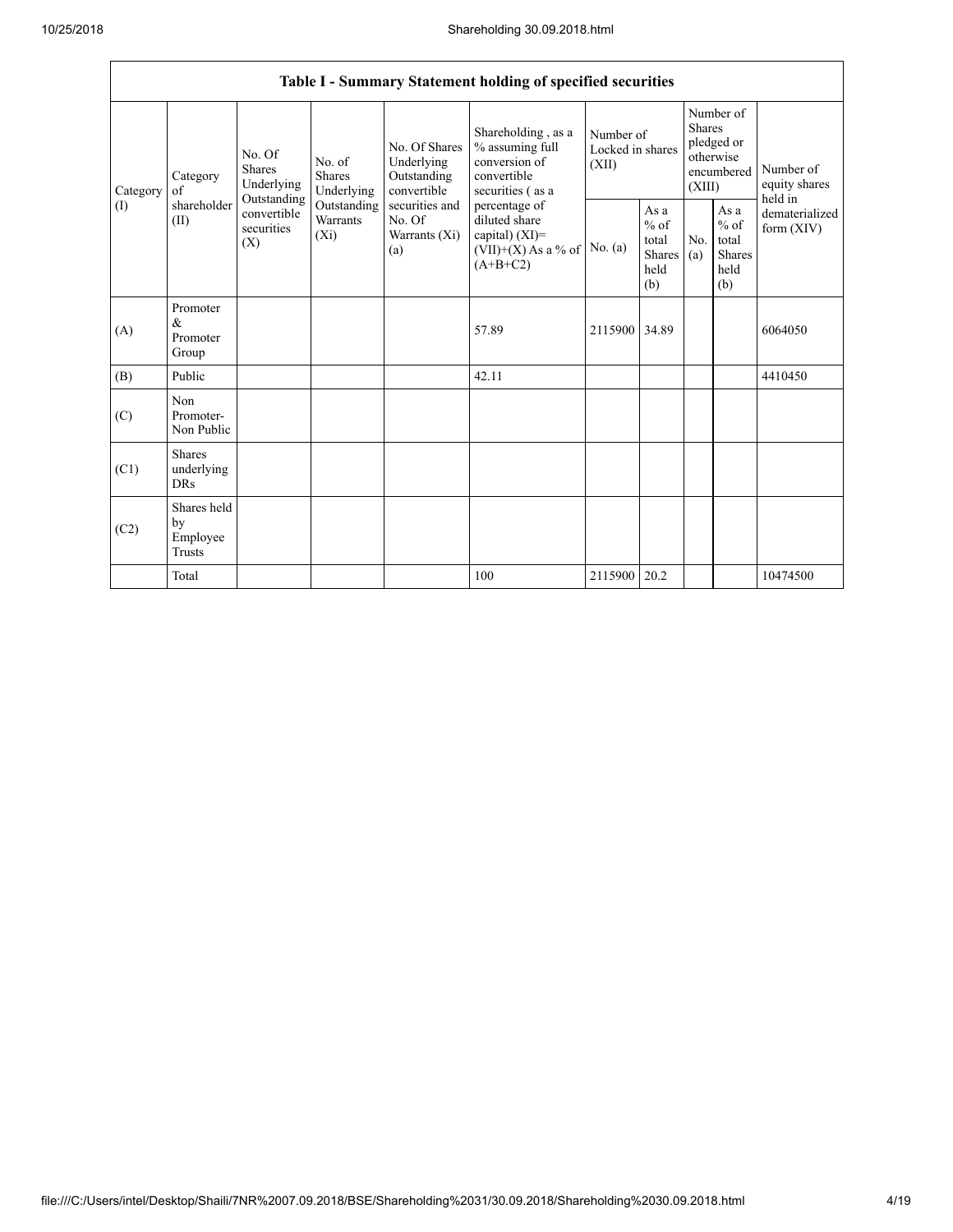| Table II - Statement showing shareholding pattern of the Promoter and Promoter Group           |                                                                                                                     |                                                                              |                                   |                                 |                                    |                             |                                                      |                           |               |                                      |                                 |
|------------------------------------------------------------------------------------------------|---------------------------------------------------------------------------------------------------------------------|------------------------------------------------------------------------------|-----------------------------------|---------------------------------|------------------------------------|-----------------------------|------------------------------------------------------|---------------------------|---------------|--------------------------------------|---------------------------------|
|                                                                                                |                                                                                                                     |                                                                              |                                   | No.<br><b>Of</b>                | No. Of                             | Total nos.                  | Shareholding<br>as a % of                            | class of securities (IX)  |               | Number of Voting Rights held in each |                                 |
| Sr.                                                                                            | Category &<br>Name of the                                                                                           | Nos. Of<br>shareholders                                                      | No. of<br>fully paid<br>up equity | Partly<br>paid-<br>up           | shares<br>underlying<br>Depository | shares<br>held<br>$(VII) =$ | total no. of<br>shares<br>(calculated as             | No of Voting (XIV) Rights |               |                                      | Total<br>as a %                 |
|                                                                                                | Shareholders (I)                                                                                                    | (III)                                                                        | shares<br>held $(IV)$             | equity<br>shares<br>held<br>(V) | Receipts<br>(VI)                   | $(IV)+$<br>$(V)$ + $(VI)$   | per SCRR,<br>1957) (VIII)<br>As a % of<br>$(A+B+C2)$ | Class eg:<br>X            | Class<br>eg:y | Total                                | of<br>Total<br>Voting<br>rights |
| A                                                                                              | Table II - Statement showing shareholding pattern of the Promoter and Promoter Group                                |                                                                              |                                   |                                 |                                    |                             |                                                      |                           |               |                                      |                                 |
| (1)                                                                                            | Indian                                                                                                              |                                                                              |                                   |                                 |                                    |                             |                                                      |                           |               |                                      |                                 |
| (a)                                                                                            | Individuals/Hindu<br>undivided Family                                                                               | 8                                                                            | 6064050                           |                                 |                                    | 6064050                     | 57.89                                                | 6064050                   |               | 6064050                              | 57.89                           |
| Sub-Total<br>(A)(1)                                                                            |                                                                                                                     | 8                                                                            | 6064050                           |                                 |                                    | 6064050                     | 57.89                                                | 6064050                   |               | 6064050                              | 57.89                           |
| (2)                                                                                            | Foreign                                                                                                             |                                                                              |                                   |                                 |                                    |                             |                                                      |                           |               |                                      |                                 |
| Total<br>Shareholding<br>of Promoter<br>and<br>Promoter<br>Group $(A)=$<br>$(A)(1)+(A)$<br>(2) |                                                                                                                     | 8                                                                            | 6064050                           |                                 |                                    | 6064050                     | 57.89                                                | 6064050                   |               | 6064050                              | 57.89                           |
| B                                                                                              |                                                                                                                     | Table III - Statement showing shareholding pattern of the Public shareholder |                                   |                                 |                                    |                             |                                                      |                           |               |                                      |                                 |
| (1)                                                                                            | Institutions                                                                                                        |                                                                              |                                   |                                 |                                    |                             |                                                      |                           |               |                                      |                                 |
| (3)                                                                                            | Non-institutions                                                                                                    |                                                                              |                                   |                                 |                                    |                             |                                                      |                           |               |                                      |                                 |
| (a(i))                                                                                         | Individuals -<br>i.Individual<br>shareholders<br>holding nominal<br>share capital up<br>to Rs. 2 lakhs.             | 28                                                                           | 198000                            |                                 |                                    | 198000                      | 1.89                                                 | 198000                    |               | 198000                               | 1.89                            |
| (a(ii))                                                                                        | Individuals - ii.<br>Individual<br>shareholders<br>holding nominal<br>share capital in<br>excess of Rs. 2<br>lakhs. | 27                                                                           | 3606450                           |                                 |                                    | 3606450                     | 34.43                                                | 3606450                   |               | 3606450                              | 34.43                           |
| (e)                                                                                            | Any Other<br>(specify)                                                                                              | 15                                                                           | 606000                            |                                 |                                    | 606000                      | 5.79                                                 | 606000                    |               | 606000                               | 5.79                            |
| Sub-Total<br>(B)(3)                                                                            |                                                                                                                     | $70\,$                                                                       | 4410450                           |                                 |                                    | 4410450                     | 42.11                                                | 4410450                   |               | 4410450                              | 42.11                           |
| <b>Total Public</b><br>Shareholding<br>$(B)=(B)(1)+$<br>$(B)(2)+(B)$<br>(3)                    |                                                                                                                     | $70\,$                                                                       | 4410450                           |                                 |                                    | 4410450                     | 42.11                                                | 4410450                   |               | 4410450                              | 42.11                           |
| $\mathbf C$                                                                                    | Table IV - Statement showing shareholding pattern of the Non Promoter- Non Public shareholder                       |                                                                              |                                   |                                 |                                    |                             |                                                      |                           |               |                                      |                                 |
| Total (<br>$A+B+C2$ )                                                                          |                                                                                                                     | $78\,$                                                                       | 10474500                          |                                 |                                    | 10474500                    | 100                                                  | 10474500                  |               | 10474500                             | 100                             |
| Total<br>$(A+B+C)$                                                                             |                                                                                                                     | 78                                                                           | 10474500                          |                                 |                                    | 10474500                    | 100                                                  | 10474500                  |               | 10474500                             | 100                             |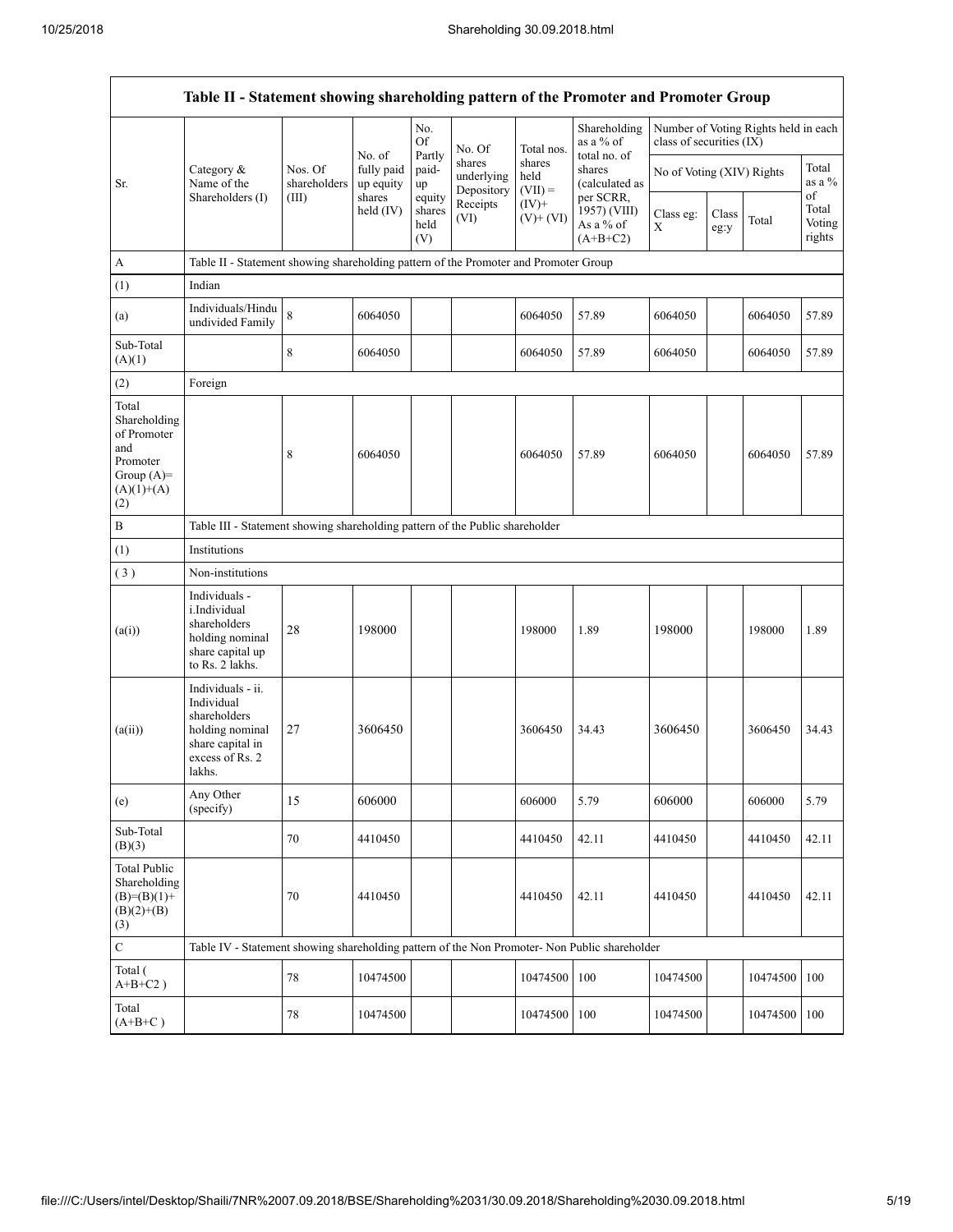| Table II - Statement showing shareholding pattern of the Promoter and Promoter Group    |                                                                                                     |                                       |                                                           |                                                                                                               |                                        |                                                         |                                                                        |                                                          |                                       |
|-----------------------------------------------------------------------------------------|-----------------------------------------------------------------------------------------------------|---------------------------------------|-----------------------------------------------------------|---------------------------------------------------------------------------------------------------------------|----------------------------------------|---------------------------------------------------------|------------------------------------------------------------------------|----------------------------------------------------------|---------------------------------------|
| Sr.                                                                                     | No. Of<br><b>Shares</b><br>Underlying<br>Outstanding<br>convertible<br>securities<br>$(X_i)$<br>(X) | No. of<br><b>Shares</b><br>Underlying | No. Of Shares<br>Underlying<br>Outstanding<br>convertible | Shareholding, as a %<br>assuming full conversion<br>of convertible securities (<br>as a percentage of diluted | Number of<br>Locked in shares<br>(XII) |                                                         | Number of<br>Shares<br>pledged or<br>otherwise<br>encumbered<br>(XIII) |                                                          | Number of<br>equity shares<br>held in |
|                                                                                         |                                                                                                     | Outstanding<br>Warrants               | securities and<br>No. Of Warrants<br>(Xi)(a)              | share capital) (XI)=<br>$(VII)+(X)$ As a % of<br>$(A+B+C2)$                                                   | No. (a)                                | As a<br>$%$ of<br>total<br><b>Shares</b><br>held<br>(b) | No.<br>(a)                                                             | As a<br>$\%$ of<br>total<br><b>Shares</b><br>held<br>(b) | dematerialized<br>form $(XIV)$        |
| A                                                                                       |                                                                                                     |                                       |                                                           | Table II - Statement showing shareholding pattern of the Promoter and Promoter Group                          |                                        |                                                         |                                                                        |                                                          |                                       |
| (1)                                                                                     | Indian                                                                                              |                                       |                                                           |                                                                                                               |                                        |                                                         |                                                                        |                                                          |                                       |
| (a)                                                                                     |                                                                                                     |                                       |                                                           | 57.89                                                                                                         | 2115900 34.89                          |                                                         |                                                                        |                                                          | 6064050                               |
| Sub-Total (A)<br>(1)                                                                    |                                                                                                     |                                       |                                                           | 57.89                                                                                                         | 2115900 34.89                          |                                                         |                                                                        |                                                          | 6064050                               |
| (2)                                                                                     | Foreign                                                                                             |                                       |                                                           |                                                                                                               |                                        |                                                         |                                                                        |                                                          |                                       |
| Total<br>Shareholding<br>of Promoter<br>and Promoter<br>Group $(A)=$<br>$(A)(1)+(A)(2)$ |                                                                                                     |                                       |                                                           | 57.89                                                                                                         | 2115900 34.89                          |                                                         |                                                                        |                                                          | 6064050                               |
| $\, {\bf B}$                                                                            |                                                                                                     |                                       |                                                           | Table III - Statement showing shareholding pattern of the Public shareholder                                  |                                        |                                                         |                                                                        |                                                          |                                       |
| (1)                                                                                     | Institutions                                                                                        |                                       |                                                           |                                                                                                               |                                        |                                                         |                                                                        |                                                          |                                       |
| (3)                                                                                     | Non-institutions                                                                                    |                                       |                                                           |                                                                                                               |                                        |                                                         |                                                                        |                                                          |                                       |
| (a(i))                                                                                  |                                                                                                     |                                       |                                                           | 1.89                                                                                                          |                                        |                                                         |                                                                        |                                                          | 198000                                |
| (a(ii))                                                                                 |                                                                                                     |                                       |                                                           | 34.43                                                                                                         |                                        |                                                         |                                                                        |                                                          | 3606450                               |
| (e)                                                                                     |                                                                                                     |                                       |                                                           | 5.79                                                                                                          |                                        |                                                         |                                                                        |                                                          | 606000                                |
| Sub-Total (B)<br>(3)                                                                    |                                                                                                     |                                       |                                                           | 42.11                                                                                                         |                                        |                                                         |                                                                        |                                                          | 4410450                               |
| <b>Total Public</b><br>Shareholding<br>$(B)= (B)(1) +$<br>$(B)(2)+(B)(3)$               |                                                                                                     |                                       |                                                           | 42.11                                                                                                         |                                        |                                                         |                                                                        |                                                          | 4410450                               |
| $\mathbf C$                                                                             |                                                                                                     |                                       |                                                           | Table IV - Statement showing shareholding pattern of the Non Promoter- Non Public shareholder                 |                                        |                                                         |                                                                        |                                                          |                                       |
| Total (<br>$A+B+C2$ )                                                                   |                                                                                                     |                                       |                                                           | 100                                                                                                           | 2115900                                | 20.2                                                    |                                                                        |                                                          | 10474500                              |
| Total<br>$(A+B+C)$                                                                      |                                                                                                     |                                       |                                                           | 100                                                                                                           | 2115900 20.2                           |                                                         |                                                                        |                                                          | 10474500                              |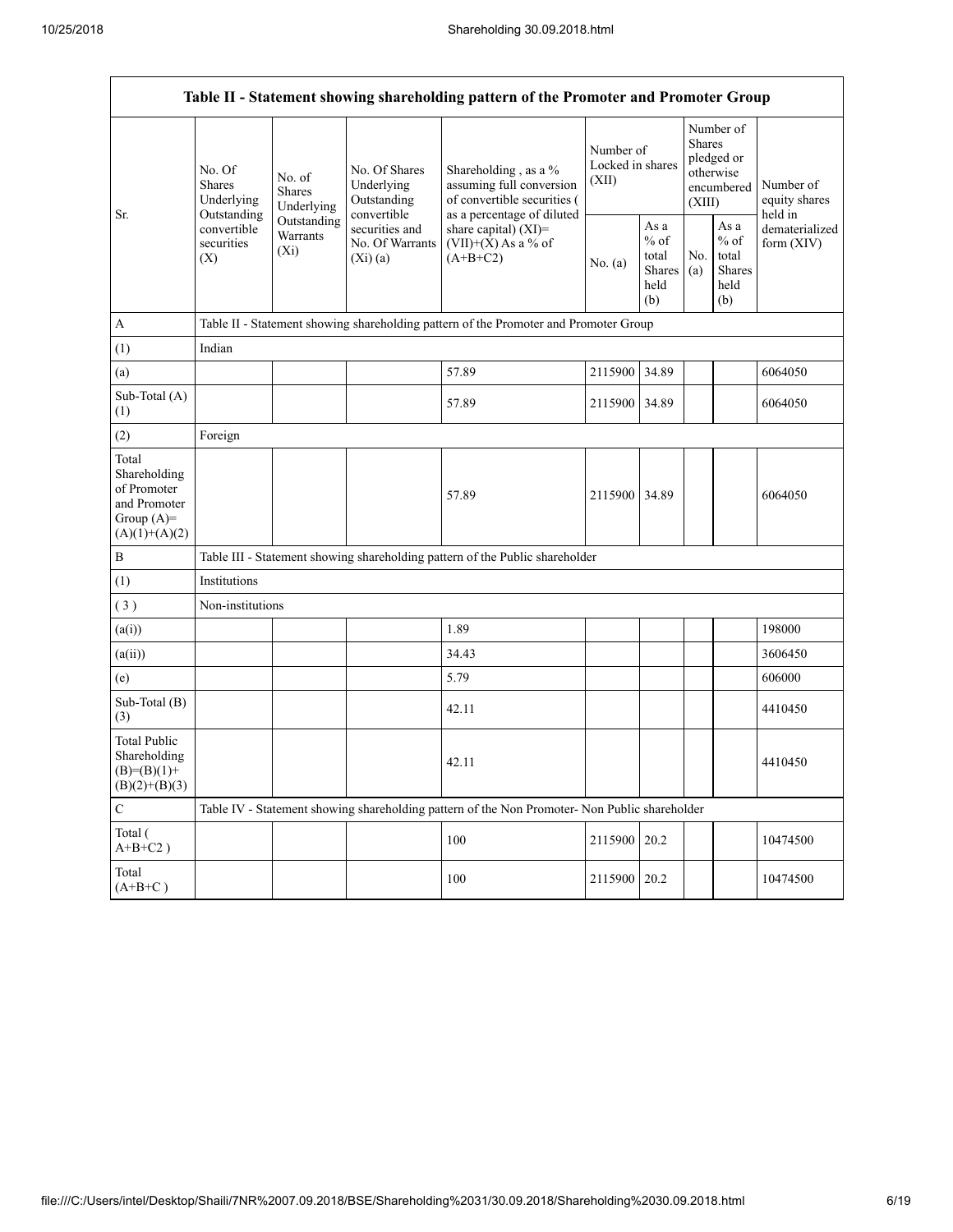| Individuals/Hindu undivided Family                                                                                                                                                                |                                                               |                                                     |                                       |                                                |                                                  |                                            |                                               |  |  |
|---------------------------------------------------------------------------------------------------------------------------------------------------------------------------------------------------|---------------------------------------------------------------|-----------------------------------------------------|---------------------------------------|------------------------------------------------|--------------------------------------------------|--------------------------------------------|-----------------------------------------------|--|--|
| Searial No.                                                                                                                                                                                       | $\mathbf{1}$                                                  | $\sqrt{2}$                                          | $\mathfrak{Z}$                        | $\overline{4}$                                 | 5                                                | 6                                          | $\overline{7}$                                |  |  |
| Name of the<br>Shareholders<br>(I)                                                                                                                                                                | <b>PINAL</b><br>KANCHANLAL<br><b>SHAH</b>                     | <b>NUTANBEN</b><br><b>JAYKISHAN</b><br><b>PATEL</b> | <b>RIDDHI</b><br>PINAL<br><b>SHAH</b> | <b>SNEHALBEN</b><br><b>KAUSHALBHAI</b><br>SHAH | <b>CHANDRIKABEN</b><br>KANCHANLAL<br><b>SHAH</b> | <b>JAYKISHAN</b><br>SHANTILAL<br>PATEL HUF | <b>PINAL</b><br>KANCHANLAL<br><b>SHAH HUF</b> |  |  |
| PAN (II)                                                                                                                                                                                          | AMMPS1303E                                                    | BTUPP9829G                                          | AOPPS5087J                            | ACRPP9258J                                     | AOSPS7157N                                       | AAGHJ3251G                                 | AANHP4007M                                    |  |  |
| No. of fully<br>paid up equity<br>shares held<br>(IV)                                                                                                                                             | 1627290                                                       | 1369710                                             | 586650                                | 529200                                         | 504450                                           | 482250                                     | 482250                                        |  |  |
| No. Of Partly<br>paid-up equity<br>shares held<br>(V)                                                                                                                                             |                                                               |                                                     |                                       |                                                |                                                  |                                            |                                               |  |  |
| No. Of shares<br>underlying<br>Depository<br>Receipts (VI)                                                                                                                                        |                                                               |                                                     |                                       |                                                |                                                  |                                            |                                               |  |  |
| Total nos.<br>shares held<br>$(VII) = (IV) +$<br>$(V)+(VI)$                                                                                                                                       | 1627290                                                       | 1369710                                             | 586650                                | 529200                                         | 504450                                           | 482250                                     | 482250                                        |  |  |
| Shareholding<br>as a % of total<br>no. of shares<br>(calculated as<br>per SCRR,<br>1957) (VIII)<br>As a % of<br>$(A+B+C2)$                                                                        | 15.54                                                         | 13.08                                               | 5.6                                   | 5.05                                           | 4.82                                             | 4.6                                        | 4.6                                           |  |  |
|                                                                                                                                                                                                   | Number of Voting Rights held in each class of securities (IX) |                                                     |                                       |                                                |                                                  |                                            |                                               |  |  |
| Class eg:X                                                                                                                                                                                        | 1627290                                                       | 1369710                                             | 586650                                | 529200                                         | 504450                                           | 482250                                     | 482250                                        |  |  |
| Class eg:y                                                                                                                                                                                        |                                                               |                                                     |                                       |                                                |                                                  |                                            |                                               |  |  |
| Total                                                                                                                                                                                             | 1627290                                                       | 1369710                                             | 586650                                | 529200                                         | 504450                                           | 482250                                     | 482250                                        |  |  |
| Total as a %<br>of Total<br>Voting rights                                                                                                                                                         | 15.54                                                         | 13.08                                               | 5.6                                   | 5.05                                           | 4.82                                             | 4.6                                        | 4.6                                           |  |  |
| No. Of Shares<br>Underlying<br>Outstanding<br>convertible<br>securities $(X)$                                                                                                                     |                                                               |                                                     |                                       |                                                |                                                  |                                            |                                               |  |  |
| No. of Shares<br>Underlying<br>Outstanding<br>Warrants $(X_i)$                                                                                                                                    |                                                               |                                                     |                                       |                                                |                                                  |                                            |                                               |  |  |
| No. Of Shares<br>Underlying<br>Outstanding<br>convertible<br>securities and<br>No. Of<br>Warrants (Xi)<br>(a)                                                                                     |                                                               |                                                     |                                       |                                                |                                                  |                                            |                                               |  |  |
| Shareholding,<br>as a %<br>assuming full<br>conversion of<br>convertible<br>securities (as a<br>percentage of<br>diluted share<br>capital) $(XI)$ =<br>$(VII)+(Xi)(a)$<br>As a % of<br>$(A+B+C2)$ | 15.54                                                         | 13.08                                               | 5.6                                   | 5.05                                           | 4.82                                             | 4.6                                        | 4.6                                           |  |  |

┥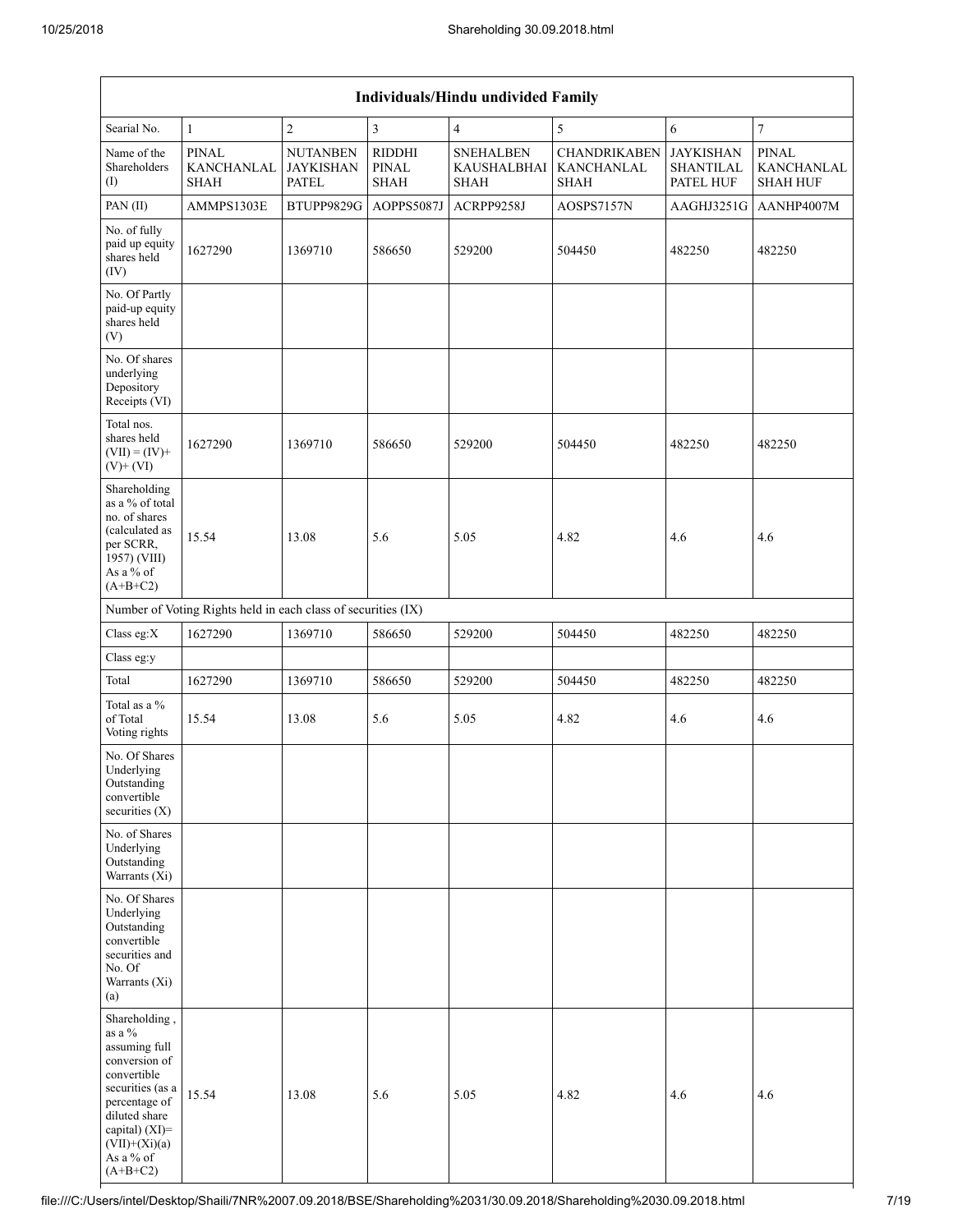| Number of Locked in shares (XII)                                        |                                                         |         |        |                  |              |                  |                |  |  |  |
|-------------------------------------------------------------------------|---------------------------------------------------------|---------|--------|------------------|--------------|------------------|----------------|--|--|--|
| No. $(a)$                                                               | 1124040                                                 | 887460  | 104400 | $\mathbf{0}$     | $\mathbf{0}$ | $\mathbf{0}$     | $\mathbf{0}$   |  |  |  |
| As a % of<br>total Shares<br>$\text{held}(\text{b})$                    | 69.07                                                   | 64.79   | 17.8   | $\boldsymbol{0}$ | $\bf{0}$     | $\boldsymbol{0}$ | $\overline{0}$ |  |  |  |
|                                                                         | Number of Shares pledged or otherwise encumbered (XIII) |         |        |                  |              |                  |                |  |  |  |
| No. $(a)$                                                               |                                                         |         |        |                  |              |                  |                |  |  |  |
| As a % of<br>total Shares<br>held(b)                                    |                                                         |         |        |                  |              |                  |                |  |  |  |
| Number of<br>equity shares<br>held in<br>dematerialized<br>form $(XIV)$ | 1627290                                                 | 1369710 | 586650 | 529200           | 504450       | 482250           | 482250         |  |  |  |
|                                                                         | Reason for not providing PAN                            |         |        |                  |              |                  |                |  |  |  |
| Reason for not<br>providing<br>PAN                                      |                                                         |         |        |                  |              |                  |                |  |  |  |
| Shareholder<br>type                                                     |                                                         |         |        |                  |              |                  |                |  |  |  |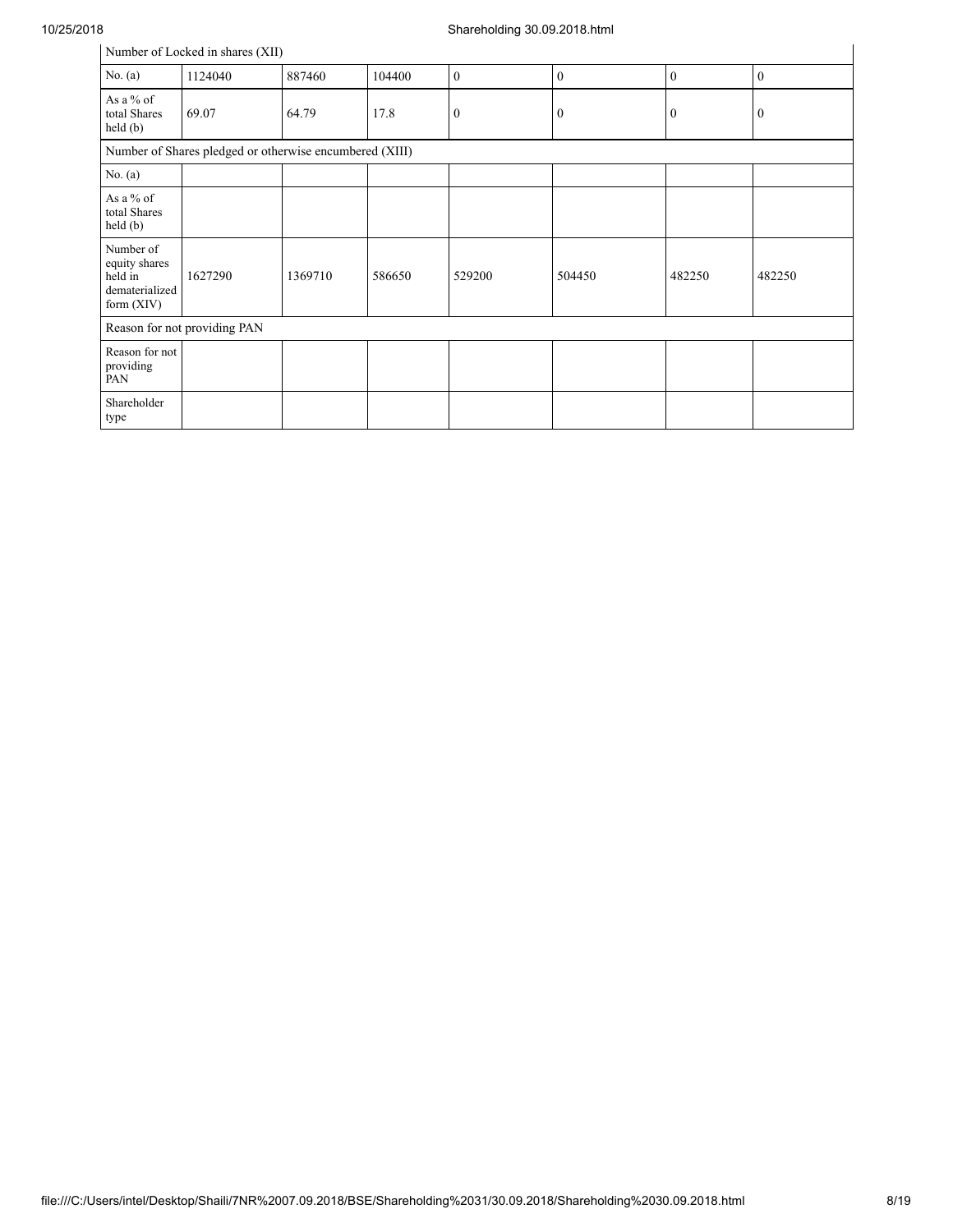| Individuals/Hindu undivided Family                                                                                                                                                       |                                                               |                       |  |  |  |  |  |  |
|------------------------------------------------------------------------------------------------------------------------------------------------------------------------------------------|---------------------------------------------------------------|-----------------------|--|--|--|--|--|--|
| Searial No.                                                                                                                                                                              | $\,$ 8 $\,$                                                   |                       |  |  |  |  |  |  |
| Name of the<br>Shareholders (I)                                                                                                                                                          | JAYKISHAN SHANTILAL PATEL                                     | Click here to go back |  |  |  |  |  |  |
| PAN(II)                                                                                                                                                                                  | BXJPP7661K                                                    | Total                 |  |  |  |  |  |  |
| No. of fully paid<br>up equity shares<br>$held$ (IV)                                                                                                                                     | 482250                                                        | 6064050               |  |  |  |  |  |  |
| No. Of Partly paid-<br>up equity shares<br>held(V)                                                                                                                                       |                                                               |                       |  |  |  |  |  |  |
| No. Of shares<br>underlying<br>Depository<br>Receipts (VI)                                                                                                                               |                                                               |                       |  |  |  |  |  |  |
| Total nos. shares<br>held $(VII) = (IV) +$<br>$(V)$ + $(VI)$                                                                                                                             | 482250                                                        | 6064050               |  |  |  |  |  |  |
| Shareholding as a<br>% of total no. of<br>shares (calculated<br>as per SCRR,<br>1957) (VIII) As a<br>% of $(A+B+C2)$                                                                     | 4.6                                                           | 57.89                 |  |  |  |  |  |  |
|                                                                                                                                                                                          | Number of Voting Rights held in each class of securities (IX) |                       |  |  |  |  |  |  |
| Class eg:X                                                                                                                                                                               | 482250                                                        | 6064050               |  |  |  |  |  |  |
| Class eg:y                                                                                                                                                                               |                                                               |                       |  |  |  |  |  |  |
| Total                                                                                                                                                                                    | 482250                                                        | 6064050               |  |  |  |  |  |  |
| Total as a % of<br><b>Total Voting rights</b>                                                                                                                                            | 4.6                                                           | 57.89                 |  |  |  |  |  |  |
| No. Of Shares<br>Underlying<br>Outstanding<br>convertible<br>securities (X)                                                                                                              |                                                               |                       |  |  |  |  |  |  |
| No. of Shares<br>Underlying<br>Outstanding<br>Warrants (Xi)                                                                                                                              |                                                               |                       |  |  |  |  |  |  |
| No. Of Shares<br>Underlying<br>Outstanding<br>convertible<br>securities and No.<br>Of Warrants (Xi)<br>(a)                                                                               |                                                               |                       |  |  |  |  |  |  |
| Shareholding, as a<br>% assuming full<br>conversion of<br>convertible<br>securities (as a<br>percentage of<br>diluted share<br>capital) (XI)=<br>$(VII)+(Xi)(a)$ As a<br>% of $(A+B+C2)$ | 4.6                                                           | 57.89                 |  |  |  |  |  |  |
| Number of Locked in shares (XII)                                                                                                                                                         |                                                               |                       |  |  |  |  |  |  |
| No. (a)                                                                                                                                                                                  | $\boldsymbol{0}$                                              | 2115900               |  |  |  |  |  |  |
| As a % of total<br>Shares held (b)                                                                                                                                                       | $\theta$                                                      | 34.89                 |  |  |  |  |  |  |
|                                                                                                                                                                                          | Number of Shares pledged or otherwise encumbered (XIII)       |                       |  |  |  |  |  |  |
| No. (a)                                                                                                                                                                                  |                                                               |                       |  |  |  |  |  |  |
|                                                                                                                                                                                          |                                                               |                       |  |  |  |  |  |  |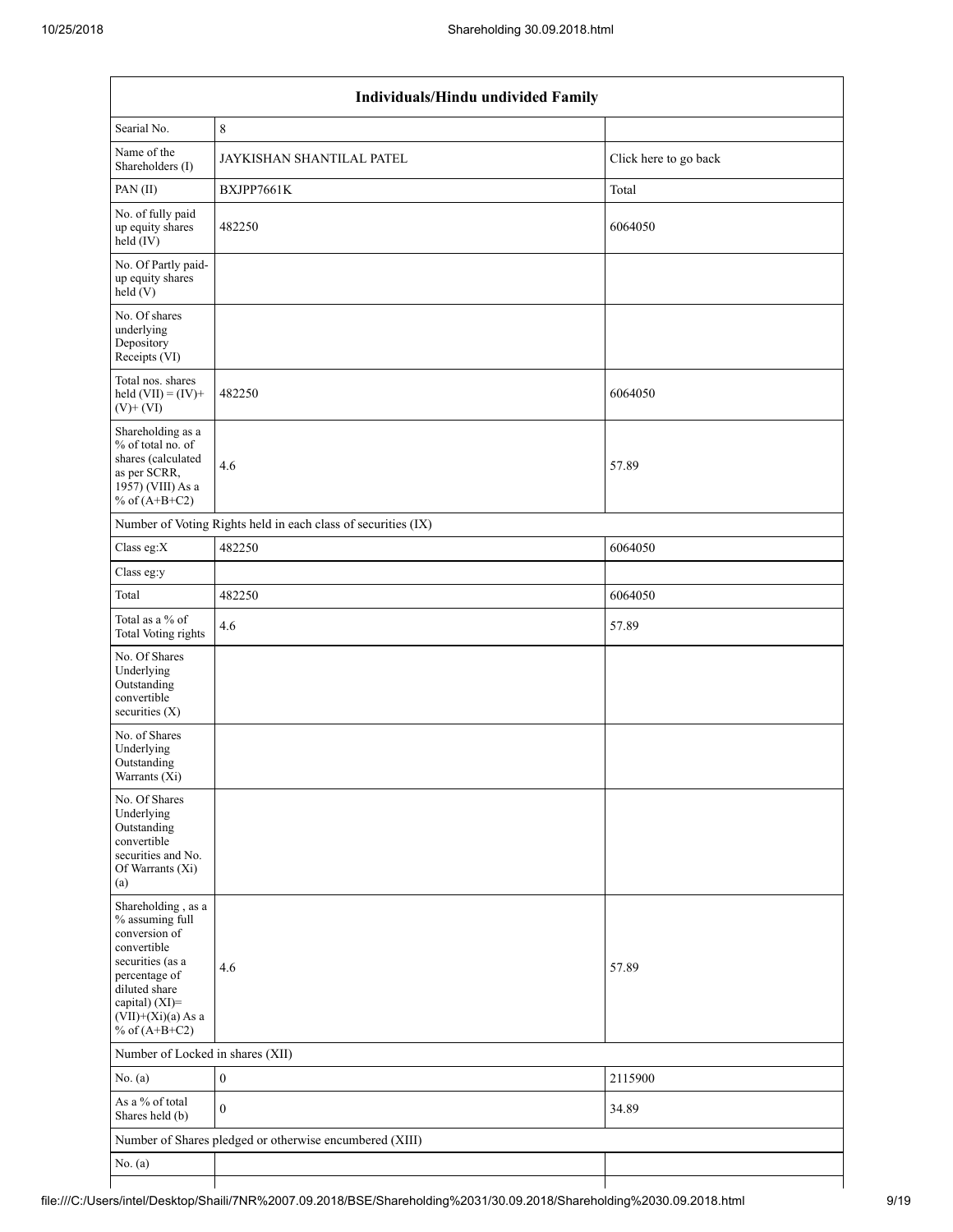| As a % of total<br>Shares held (b)                                   |        |         |
|----------------------------------------------------------------------|--------|---------|
| Number of equity<br>shares held in<br>dematerialized<br>form $(XIV)$ | 482250 | 6064050 |
| Reason for not providing PAN                                         |        |         |
| Reason for not<br>providing PAN                                      |        |         |
| Shareholder type                                                     |        |         |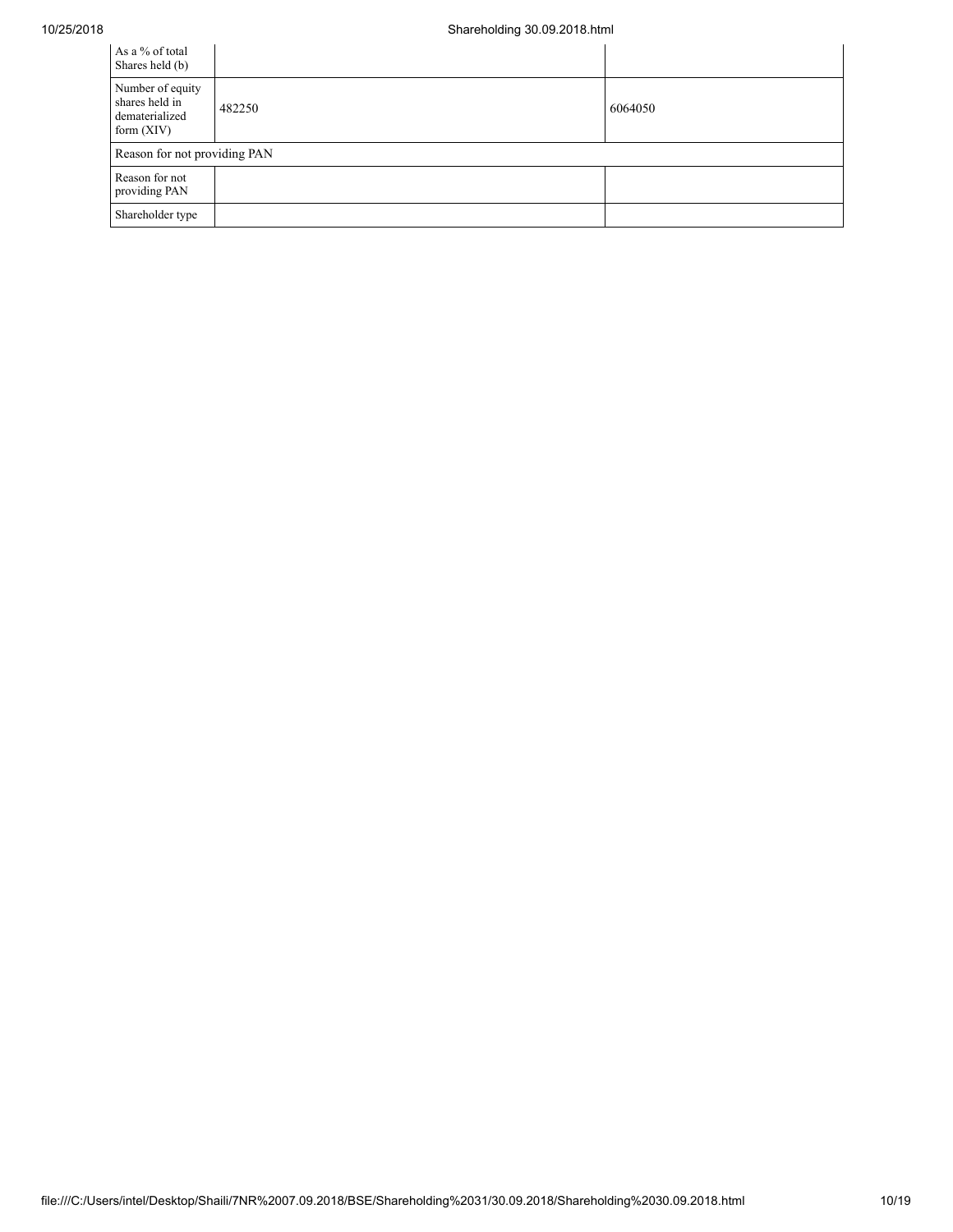|                                                                                                                                                                                                  | Individuals - ii. Individual shareholders holding nominal share capital in excess of Rs. 2 lakhs. |                                                               |                                                     |                                   |                                 |                         |                                             |  |  |  |
|--------------------------------------------------------------------------------------------------------------------------------------------------------------------------------------------------|---------------------------------------------------------------------------------------------------|---------------------------------------------------------------|-----------------------------------------------------|-----------------------------------|---------------------------------|-------------------------|---------------------------------------------|--|--|--|
| Searial No.                                                                                                                                                                                      | $\mathbf{1}$                                                                                      | $\overline{c}$                                                | $\mathfrak{Z}$                                      | $\overline{4}$                    | $\sqrt{5}$                      | $\sqrt{6}$              | $\overline{7}$                              |  |  |  |
| Name of the<br>Shareholders<br>(1)                                                                                                                                                               | <b>VIMLA</b><br><b>OSTWAL</b>                                                                     | <b>MANOJ</b><br>CHHAGANLAL<br><b>RATHOD</b>                   | <b>SHILA</b><br><b>CHANDRESHBHAI</b><br><b>SHAH</b> | <b>JITENDRA H</b><br><b>GOHEL</b> | <b>SAYAR</b><br><b>BHANDARI</b> | MAHESHBHAI<br>N PURABIA | <b>NIMIT</b><br>MANOJKUMAR<br><b>RATHOD</b> |  |  |  |
| PAN(II)                                                                                                                                                                                          | AAIPV1564A                                                                                        | AAWPR9068F                                                    | ACAPS7012E                                          | AJMPG6403E                        | AKLPB9574B                      | APJPP8572N              | AXAPR7904B                                  |  |  |  |
| No. of fully<br>paid up equity<br>shares held<br>(IV)                                                                                                                                            | 420000                                                                                            | 126000                                                        | 138000                                              | 198000                            | 384000                          | 180000                  | 138000                                      |  |  |  |
| No. Of Partly<br>paid-up equity<br>shares held<br>(V)                                                                                                                                            |                                                                                                   |                                                               |                                                     |                                   |                                 |                         |                                             |  |  |  |
| No. Of shares<br>underlying<br>Depository<br>Receipts (VI)                                                                                                                                       |                                                                                                   |                                                               |                                                     |                                   |                                 |                         |                                             |  |  |  |
| Total nos.<br>shares held<br>$(VII) = (IV) +$<br>$(V)$ + $(VI)$                                                                                                                                  | 420000                                                                                            | 126000                                                        | 138000                                              | 198000                            | 384000                          | 180000                  | 138000                                      |  |  |  |
| Shareholding<br>as a % of total<br>no. of shares<br>(calculated as<br>per SCRR,<br>1957) (VIII)<br>As a % of<br>$(A+B+C2)$                                                                       | 4.01                                                                                              | 1.2                                                           | 1.32                                                | 1.89                              | 3.67                            | 1.72                    | 1.32                                        |  |  |  |
|                                                                                                                                                                                                  |                                                                                                   | Number of Voting Rights held in each class of securities (IX) |                                                     |                                   |                                 |                         |                                             |  |  |  |
| Class eg: X                                                                                                                                                                                      | 420000                                                                                            | 126000                                                        | 138000                                              | 198000                            | 384000                          | 180000                  | 138000                                      |  |  |  |
| Class eg:y                                                                                                                                                                                       |                                                                                                   |                                                               |                                                     |                                   |                                 |                         |                                             |  |  |  |
| Total                                                                                                                                                                                            | 420000                                                                                            | 126000                                                        | 138000                                              | 198000                            | 384000                          | 180000                  | 138000                                      |  |  |  |
| Total as a $\%$<br>of Total<br>Voting rights                                                                                                                                                     | 4.01                                                                                              | 1.2                                                           | 1.32                                                | 1.89                              | 3.67                            | 1.72                    | 1.32                                        |  |  |  |
| No. Of Shares<br>Underlying<br>Outstanding<br>convertible<br>securities $(X)$                                                                                                                    |                                                                                                   |                                                               |                                                     |                                   |                                 |                         |                                             |  |  |  |
| No. of Shares<br>Underlying<br>Outstanding<br>Warrants (Xi)                                                                                                                                      |                                                                                                   |                                                               |                                                     |                                   |                                 |                         |                                             |  |  |  |
| No. Of Shares<br>Underlying<br>Outstanding<br>convertible<br>securities and<br>No. Of<br>Warrants (Xi)<br>(a)                                                                                    |                                                                                                   |                                                               |                                                     |                                   |                                 |                         |                                             |  |  |  |
| Shareholding,<br>as a $\%$<br>assuming full<br>conversion of<br>convertible<br>securities (as a<br>percentage of<br>diluted share<br>capital) (XI)=<br>$(VII)+(X)$ As<br>a $\%$ of<br>$(A+B+C2)$ | 4.01                                                                                              | $1.2\,$                                                       | 1.32                                                | 1.89                              | 3.67                            | 1.72                    | 1.32                                        |  |  |  |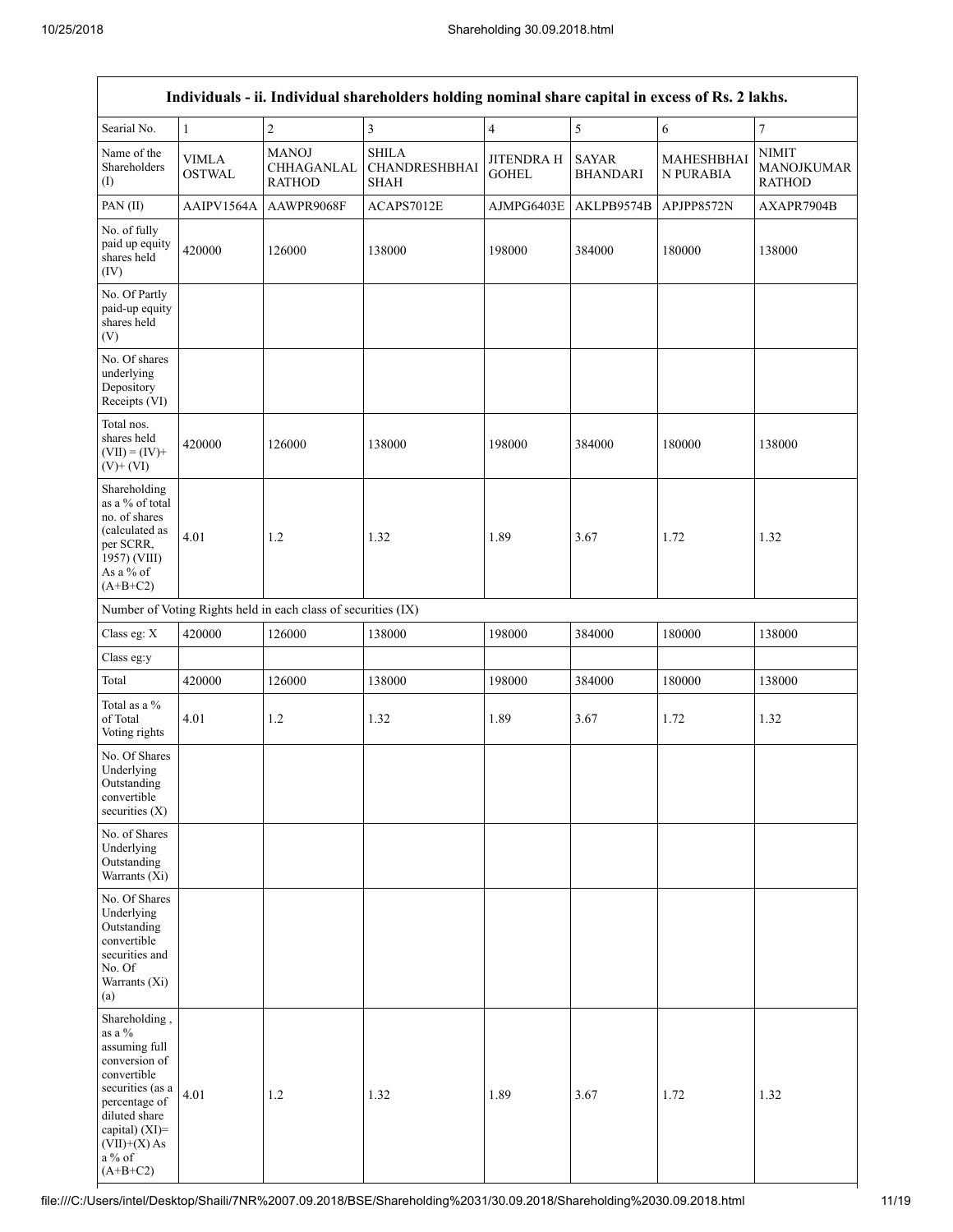| Number of Locked in shares (XII)                                        |        |        |        |        |        |        |        |
|-------------------------------------------------------------------------|--------|--------|--------|--------|--------|--------|--------|
| No. $(a)$                                                               |        |        |        |        |        |        |        |
| As a $%$ of<br>total Shares<br>held(b)                                  |        |        |        |        |        |        |        |
| Number of<br>equity shares<br>held in<br>dematerialized<br>form $(XIV)$ | 420000 | 126000 | 138000 | 198000 | 384000 | 180000 | 138000 |
| Reason for not providing PAN                                            |        |        |        |        |        |        |        |
| Reason for not<br>providing<br>PAN                                      |        |        |        |        |        |        |        |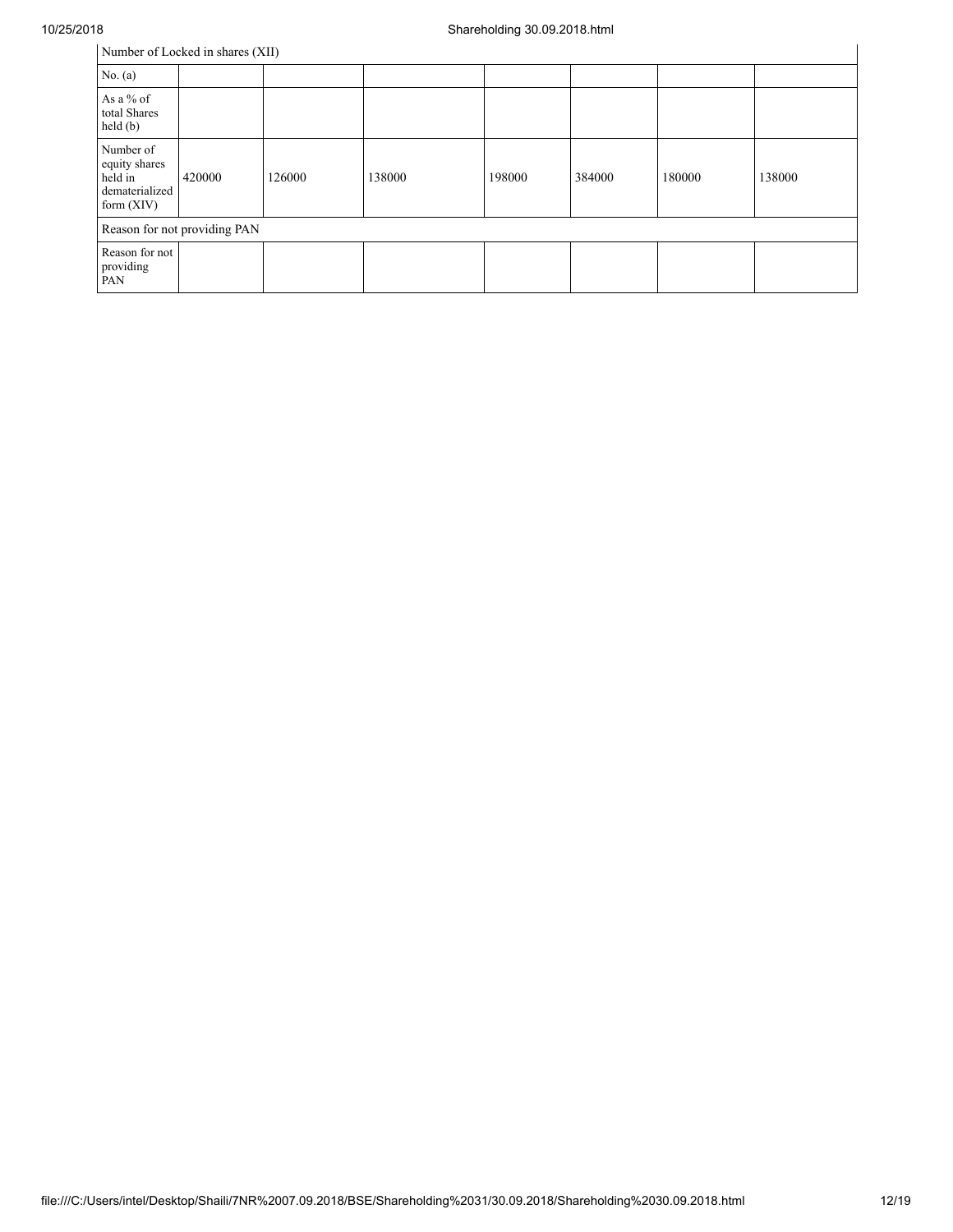|                                                                                                                                                                                      |                                                    | Individuals - ii. Individual shareholders holding nominal share capital in excess of Rs. 2 lakhs. |                                         |                            |                                                   |                                                             |
|--------------------------------------------------------------------------------------------------------------------------------------------------------------------------------------|----------------------------------------------------|---------------------------------------------------------------------------------------------------|-----------------------------------------|----------------------------|---------------------------------------------------|-------------------------------------------------------------|
| Searial No.                                                                                                                                                                          | $\,$ $\,$                                          | 9                                                                                                 | $10\,$                                  | 11                         | 12                                                | 13                                                          |
| Name of the<br>Shareholders (I)                                                                                                                                                      | <b>VIJAY</b><br><b>RAJESHBHAI</b><br><b>VASITA</b> | <b>MAHERIYA</b><br><b>NAGINBHAI</b><br><b>JESHINGBHAI</b>                                         | <b>KAMLESHKUMAR</b><br><b>G SOLANKI</b> | NITESH P<br><b>PAVSKAR</b> | <b>NEETA</b><br><b>GANPATBHAI</b><br><b>DABHI</b> | <b>AKSHAY</b><br><b>JITENDRAKUMAR</b><br><b>BRAHAMBHATT</b> |
| PAN(II)                                                                                                                                                                              | AXQPV0383G                                         | AZRPM0004E                                                                                        | BFLPS7554C                              | BJQPP0910G                 | BTLPD3342P                                        | CDXPB7730C                                                  |
| No. of fully paid<br>up equity shares<br>held (IV)                                                                                                                                   | 237000                                             | 165000                                                                                            | 210000                                  | 294000                     | 180000                                            | 186000                                                      |
| No. Of Partly paid-<br>up equity shares<br>held(V)                                                                                                                                   |                                                    |                                                                                                   |                                         |                            |                                                   |                                                             |
| No. Of shares<br>underlying<br>Depository<br>Receipts (VI)                                                                                                                           |                                                    |                                                                                                   |                                         |                            |                                                   |                                                             |
| Total nos. shares<br>held $(VII) = (IV) +$<br>$(V)$ + $(VI)$                                                                                                                         | 237000                                             | 165000                                                                                            | 210000                                  | 294000                     | 180000                                            | 186000                                                      |
| Shareholding as a<br>% of total no. of<br>shares (calculated<br>as per SCRR,<br>1957) (VIII) As a<br>% of $(A+B+C2)$                                                                 | 2.26                                               | 1.58                                                                                              | 2                                       | 2.81                       | 1.72                                              | 1.78                                                        |
|                                                                                                                                                                                      |                                                    | Number of Voting Rights held in each class of securities (IX)                                     |                                         |                            |                                                   |                                                             |
| Class eg: X                                                                                                                                                                          | 237000                                             | 165000                                                                                            | 210000                                  | 294000                     | 180000                                            | 186000                                                      |
| Class eg:y                                                                                                                                                                           |                                                    |                                                                                                   |                                         |                            |                                                   |                                                             |
| Total                                                                                                                                                                                | 237000                                             | 165000                                                                                            | 210000                                  | 294000                     | 180000                                            | 186000                                                      |
| Total as a % of<br>Total Voting rights                                                                                                                                               | 2.26                                               | 1.58                                                                                              | $\overline{c}$                          | 2.81                       | 1.72                                              | 1.78                                                        |
| No. Of Shares<br>Underlying<br>Outstanding<br>convertible<br>securities $(X)$                                                                                                        |                                                    |                                                                                                   |                                         |                            |                                                   |                                                             |
| No. of Shares<br>Underlying<br>Outstanding<br>Warrants (Xi)                                                                                                                          |                                                    |                                                                                                   |                                         |                            |                                                   |                                                             |
| No. Of Shares<br>Underlying<br>Outstanding<br>convertible<br>securities and No.<br>Of Warrants (Xi)<br>(a)                                                                           |                                                    |                                                                                                   |                                         |                            |                                                   |                                                             |
| Shareholding, as a<br>% assuming full<br>conversion of<br>convertible<br>securities (as a<br>percentage of<br>diluted share<br>capital) (XI)=<br>$(VII)+(X)$ As a %<br>of $(A+B+C2)$ | 2.26                                               | 1.58                                                                                              | 2                                       | 2.81                       | 1.72                                              | 1.78                                                        |
| Number of Locked in shares (XII)                                                                                                                                                     |                                                    |                                                                                                   |                                         |                            |                                                   |                                                             |
| No. (a)                                                                                                                                                                              |                                                    |                                                                                                   |                                         |                            |                                                   |                                                             |
| As a % of total<br>Shares held (b)                                                                                                                                                   |                                                    |                                                                                                   |                                         |                            |                                                   |                                                             |
| Number of equity<br>shares held in                                                                                                                                                   | 237000                                             | 165000                                                                                            | 210000                                  | 294000                     | 180000                                            | 186000                                                      |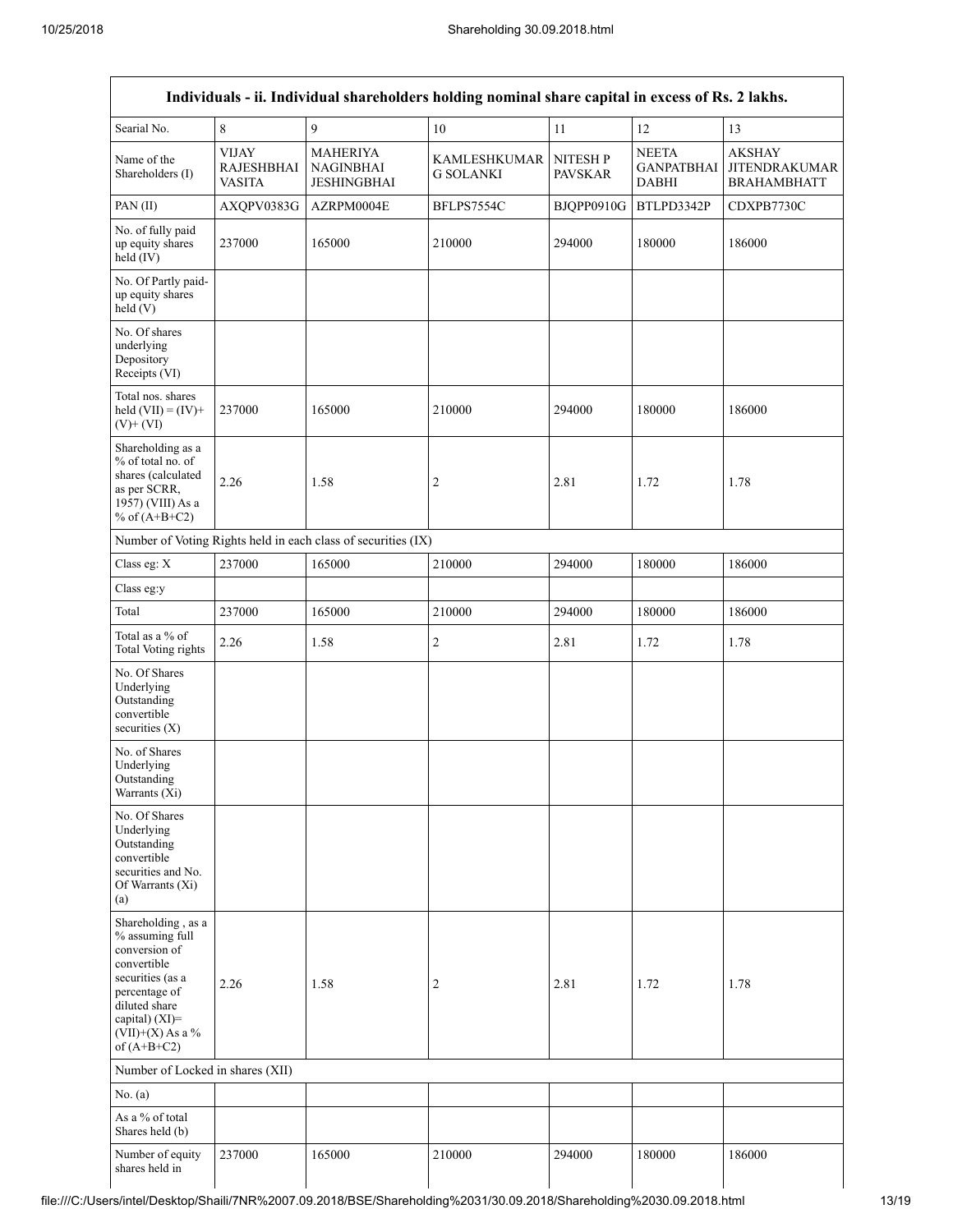| dematerialized<br>form $(XIV)$  |  |  |  |  |  |  |  |
|---------------------------------|--|--|--|--|--|--|--|
| Reason for not providing PAN    |  |  |  |  |  |  |  |
| Reason for not<br>providing PAN |  |  |  |  |  |  |  |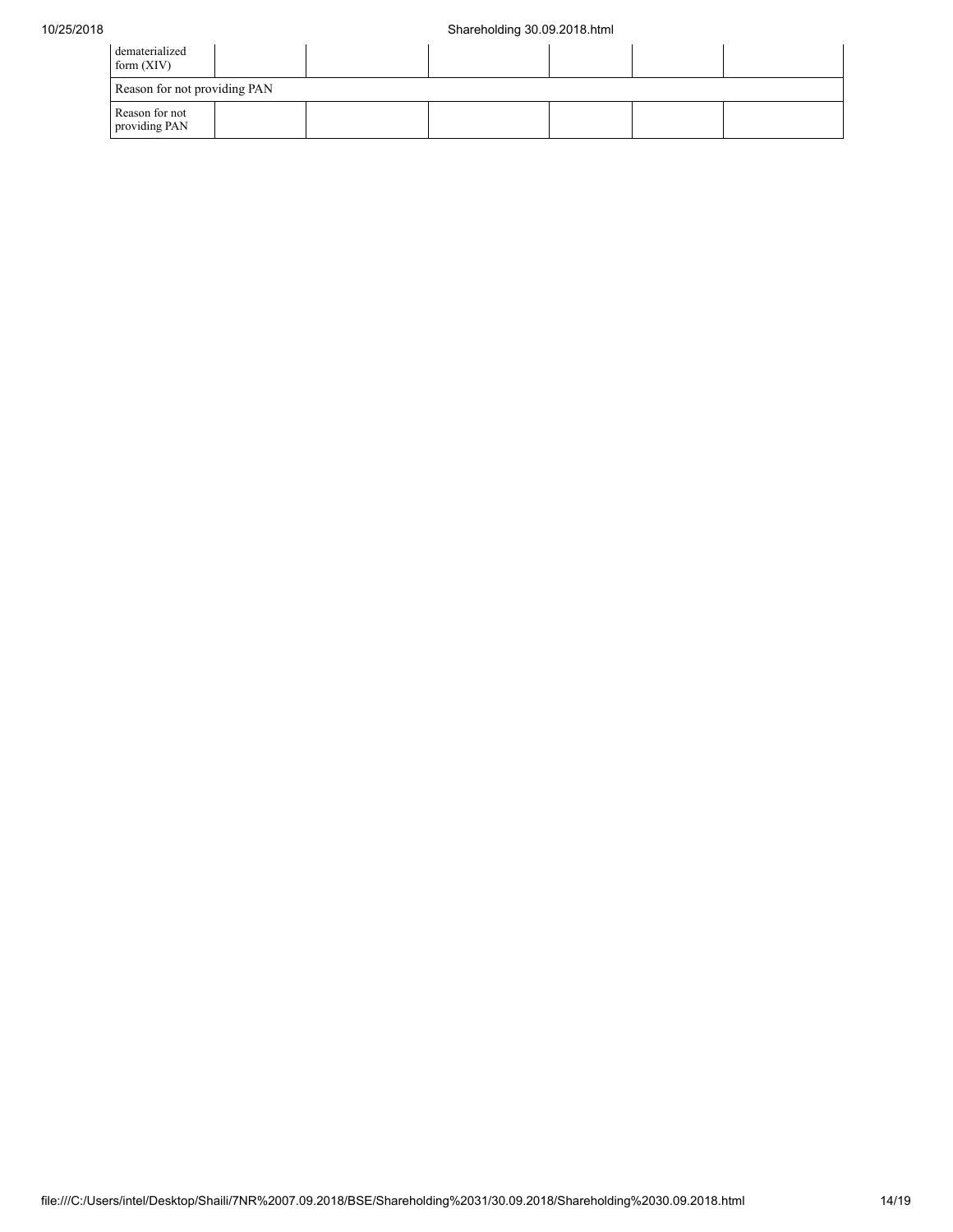$\overline{\Gamma}$ 

|                                                                                                                                                                                         | Individuals - ii. Individual shareholders holding nominal share capital in excess of Rs. 2 lakhs. |  |  |  |  |  |  |
|-----------------------------------------------------------------------------------------------------------------------------------------------------------------------------------------|---------------------------------------------------------------------------------------------------|--|--|--|--|--|--|
| Searial No.                                                                                                                                                                             |                                                                                                   |  |  |  |  |  |  |
| Name of the<br>Shareholders (I)                                                                                                                                                         | Click here to go back                                                                             |  |  |  |  |  |  |
| PAN(II)                                                                                                                                                                                 | Total                                                                                             |  |  |  |  |  |  |
| No. of fully paid<br>up equity shares<br>held (IV)                                                                                                                                      | 2856000                                                                                           |  |  |  |  |  |  |
| No. Of Partly paid-<br>up equity shares<br>held (V)                                                                                                                                     |                                                                                                   |  |  |  |  |  |  |
| No. Of shares<br>underlying<br>Depository<br>Receipts (VI)                                                                                                                              |                                                                                                   |  |  |  |  |  |  |
| Total nos. shares<br>held $(VII) = (IV) +$<br>$(V)$ + $(VI)$                                                                                                                            | 2856000                                                                                           |  |  |  |  |  |  |
| Shareholding as a<br>% of total no. of<br>shares (calculated<br>as per SCRR,<br>1957) (VIII) As a<br>% of $(A+B+C2)$                                                                    | 27.27                                                                                             |  |  |  |  |  |  |
|                                                                                                                                                                                         | Number of Voting Rights held in each class of securities (IX)                                     |  |  |  |  |  |  |
| Class eg: X                                                                                                                                                                             | 2856000                                                                                           |  |  |  |  |  |  |
| Class eg:y                                                                                                                                                                              |                                                                                                   |  |  |  |  |  |  |
| Total                                                                                                                                                                                   | 2856000                                                                                           |  |  |  |  |  |  |
| Total as a % of<br><b>Total Voting rights</b>                                                                                                                                           | 27.27                                                                                             |  |  |  |  |  |  |
| No. Of Shares<br>Underlying<br>Outstanding<br>convertible<br>securities $(X)$                                                                                                           |                                                                                                   |  |  |  |  |  |  |
| No. of Shares<br>Underlying<br>Outstanding<br>Warrants (Xi)                                                                                                                             |                                                                                                   |  |  |  |  |  |  |
| No. Of Shares<br>Underlying<br>Outstanding<br>convertible<br>securities and No.<br>Of Warrants (Xi)<br>(a)                                                                              |                                                                                                   |  |  |  |  |  |  |
| Shareholding, as a<br>% assuming full<br>conversion of<br>convertible<br>securities (as a<br>percentage of<br>diluted share<br>capital) $(XI)$ =<br>$(VII)+(X)$ As a %<br>of $(A+B+C2)$ | 27.27                                                                                             |  |  |  |  |  |  |
| Number of Locked in shares (XII)                                                                                                                                                        |                                                                                                   |  |  |  |  |  |  |
| No. $(a)$                                                                                                                                                                               |                                                                                                   |  |  |  |  |  |  |
| As a % of total<br>Shares held (b)                                                                                                                                                      |                                                                                                   |  |  |  |  |  |  |
| Number of equity<br>shares held in<br>dematerialized<br>form $(XIV)$                                                                                                                    | 2856000                                                                                           |  |  |  |  |  |  |

٦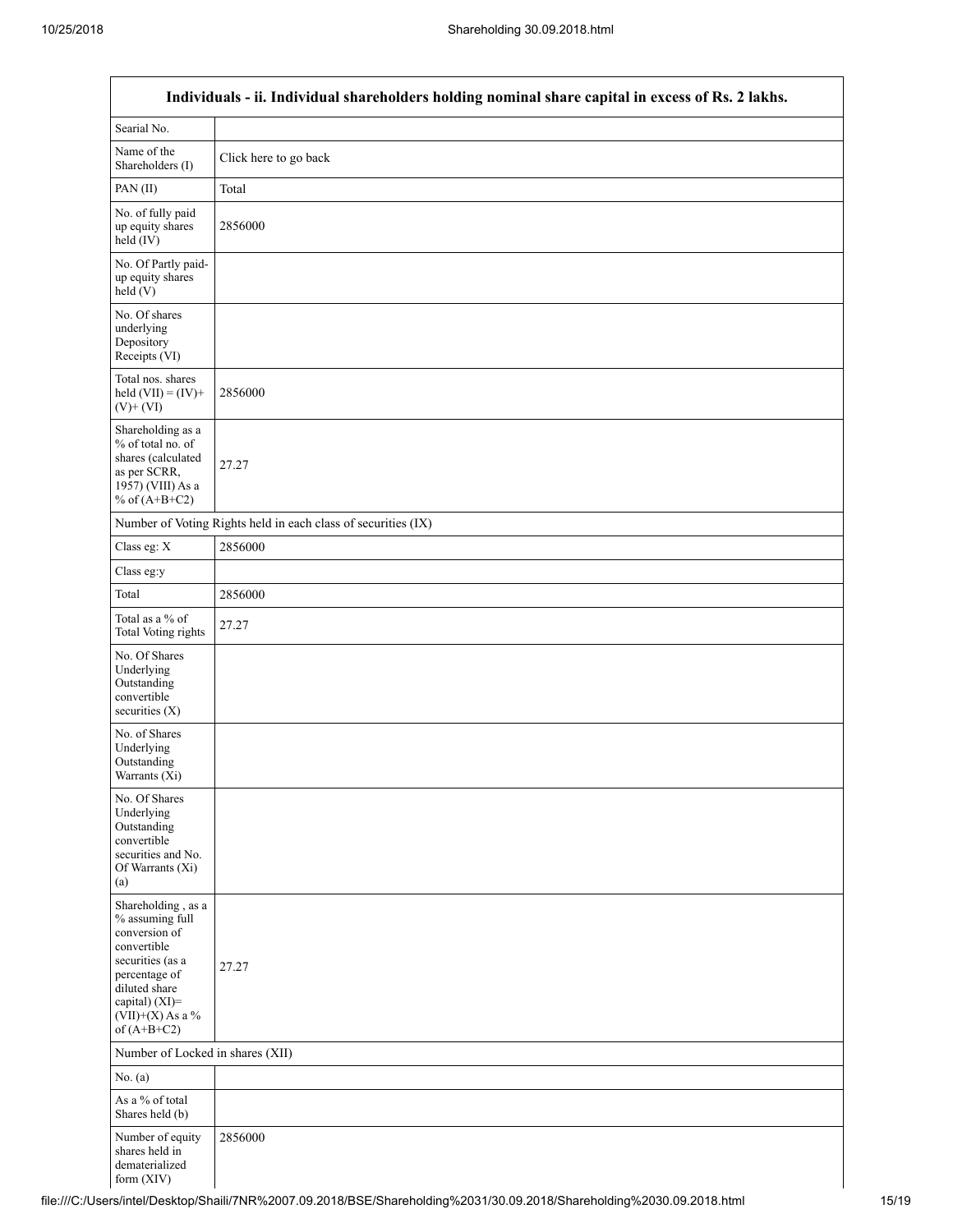providing PAN

| t providing<br>PAN<br>Reason for no.<br>∙not |  |  |  |  |  |  |  |
|----------------------------------------------|--|--|--|--|--|--|--|
| tor not "<br>∵≏ason…                         |  |  |  |  |  |  |  |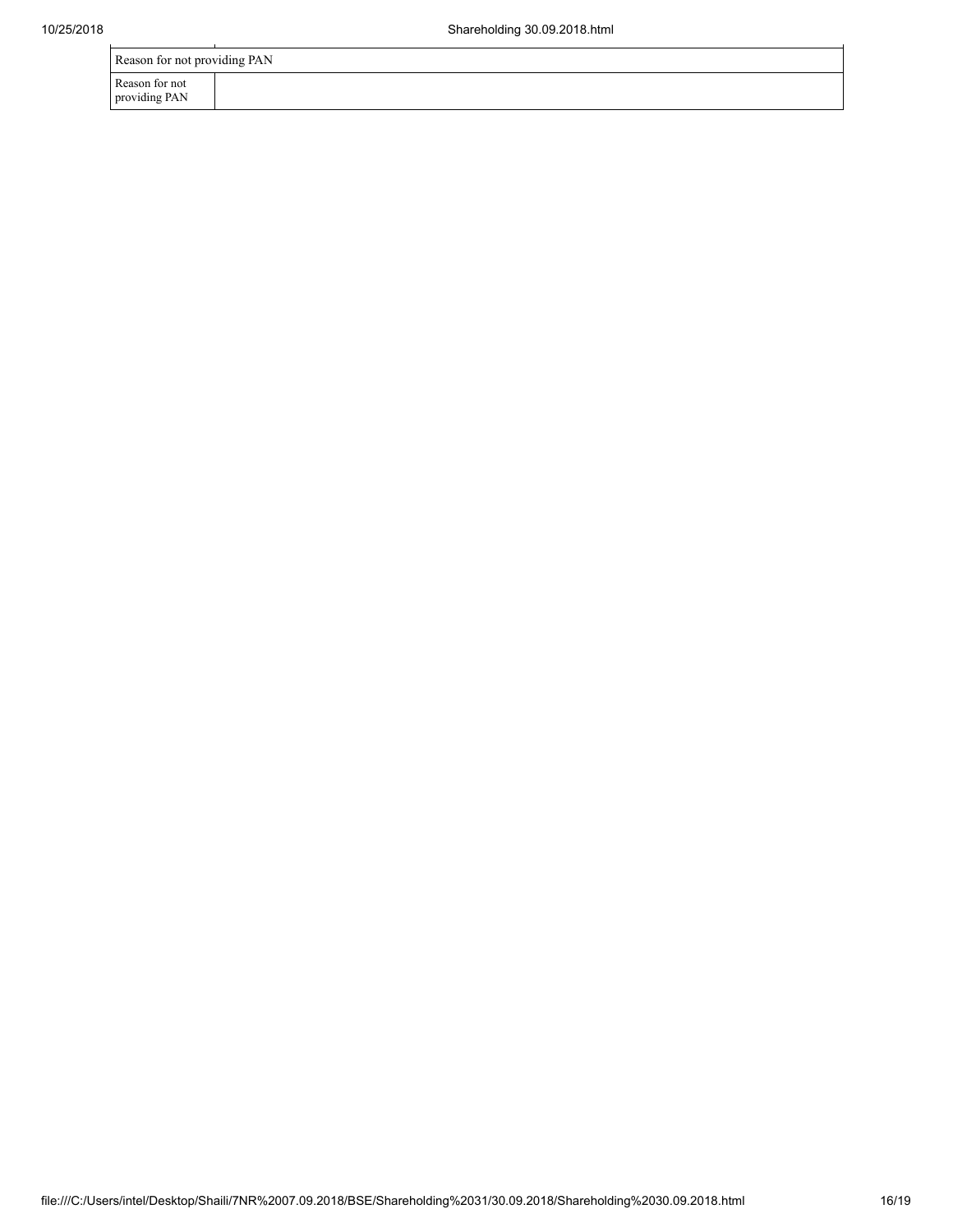|                                                                                                                                                                                      | Any Other (specify)                                           |                |                                        |                       |  |  |
|--------------------------------------------------------------------------------------------------------------------------------------------------------------------------------------|---------------------------------------------------------------|----------------|----------------------------------------|-----------------------|--|--|
| Searial No.                                                                                                                                                                          | 1                                                             | $\overline{c}$ | $\overline{3}$                         |                       |  |  |
| Category                                                                                                                                                                             | <b>Bodies Corporate</b>                                       | ${\rm HUF}$    | <b>HUF</b>                             |                       |  |  |
| Category / More<br>than 1 percentage                                                                                                                                                 | Category                                                      | Category       | More than 1 percentage of shareholding |                       |  |  |
| Name of the<br>Shareholders (I)                                                                                                                                                      |                                                               |                | MANOJ CHHAGANLAL RATHOD - HUF          | Click here to go back |  |  |
| PAN(II)                                                                                                                                                                              |                                                               |                | AADHR4993Q                             | Total                 |  |  |
| No. of the<br>Shareholders (I)                                                                                                                                                       | $\overline{4}$                                                | 11             | 1                                      | 15                    |  |  |
| No. of fully paid<br>up equity shares<br>$held$ (IV)                                                                                                                                 | 222000                                                        | 384000         | 246000                                 | 606000                |  |  |
| No. Of Partly paid-<br>up equity shares<br>held $(V)$                                                                                                                                |                                                               |                |                                        |                       |  |  |
| No. Of shares<br>underlying<br>Depository<br>Receipts (VI)                                                                                                                           |                                                               |                |                                        |                       |  |  |
| Total nos. shares<br>held $(VII) = (IV) +$<br>$(V)$ + $(VI)$                                                                                                                         | 222000                                                        | 384000         | 246000                                 | 606000                |  |  |
| Shareholding as a<br>% of total no. of<br>shares (calculated<br>as per SCRR,<br>1957) (VIII) As a<br>% of $(A+B+C2)$                                                                 | 2.12                                                          | 3.67           | 2.35                                   | 5.79                  |  |  |
|                                                                                                                                                                                      | Number of Voting Rights held in each class of securities (IX) |                |                                        |                       |  |  |
| Class eg: X                                                                                                                                                                          | 222000                                                        | 384000         | 246000                                 | 606000                |  |  |
| Class eg:y                                                                                                                                                                           |                                                               |                |                                        |                       |  |  |
| Total                                                                                                                                                                                | 222000                                                        | 384000         | 246000                                 | 606000                |  |  |
| Total as a % of<br>Total Voting rights                                                                                                                                               | 2.12                                                          | 3.67           | 2.35                                   | 5.79                  |  |  |
| No. Of Shares<br>Underlying<br>Outstanding<br>convertible<br>securities $(X)$                                                                                                        |                                                               |                |                                        |                       |  |  |
| No. of Shares<br>Underlying<br>Outstanding<br>Warrants (Xi)                                                                                                                          |                                                               |                |                                        |                       |  |  |
| No. Of Shares<br>Underlying<br>Outstanding<br>convertible<br>securities and No.<br>Of Warrants (Xi)<br>(a)                                                                           |                                                               |                |                                        |                       |  |  |
| Shareholding, as a<br>% assuming full<br>conversion of<br>convertible<br>securities (as a<br>percentage of<br>diluted share<br>capital) (XI)=<br>$(VII)+(X)$ As a %<br>of $(A+B+C2)$ | 2.12                                                          | 3.67           | 2.35                                   | 5.79                  |  |  |
| Number of Locked in shares (XII)                                                                                                                                                     |                                                               |                |                                        |                       |  |  |
| No. (a)                                                                                                                                                                              |                                                               |                |                                        |                       |  |  |